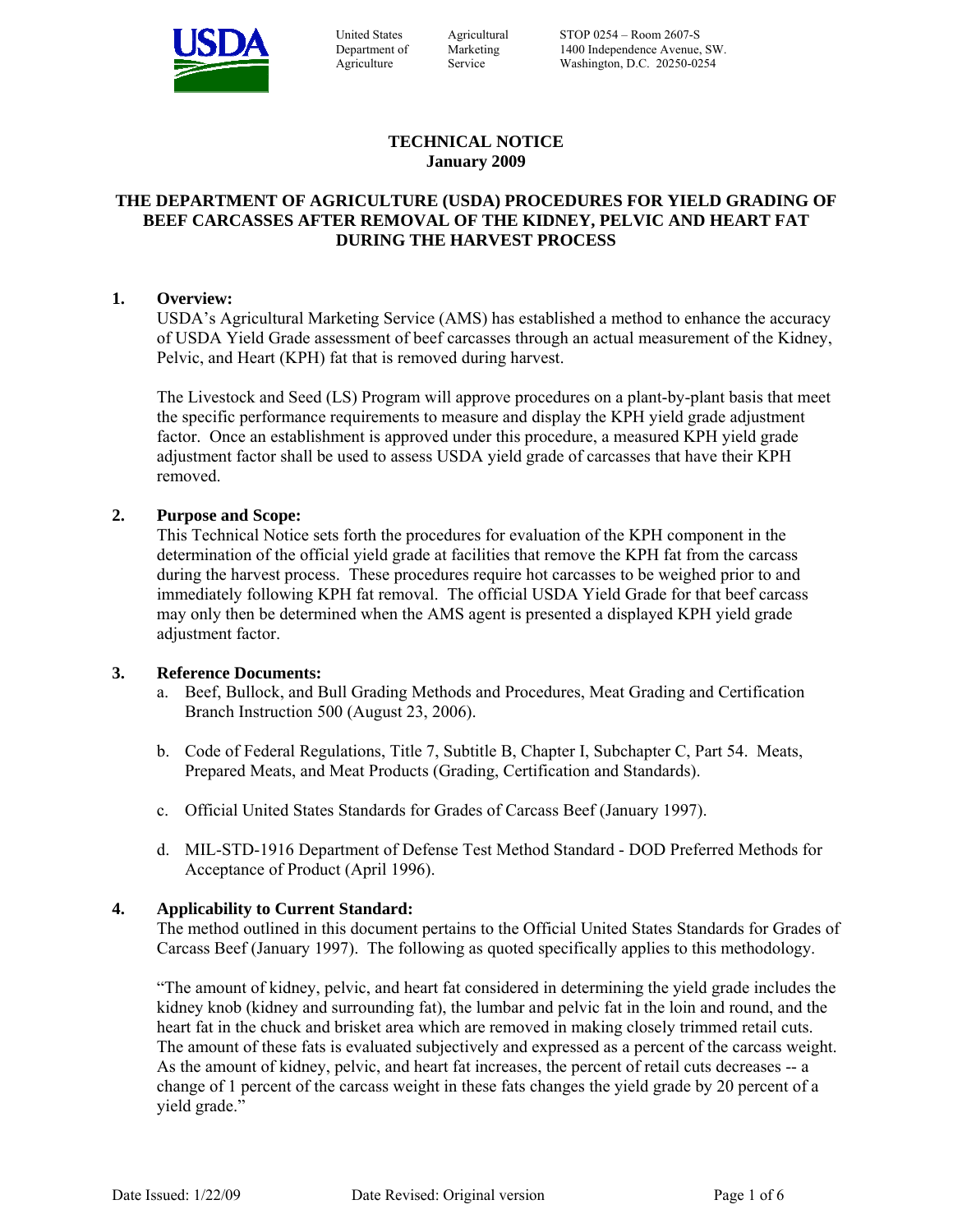# **5. Performance Requirements**

# *5.1 Methodology:*

The amount of KPH fat will be determined during the harvest process using the following procedures.

- 5.1.1. Carcass weights shall be made using properly calibrated weight scales.
- 5.1.2. The carcass must be weighed Hot Carcass Weight (HCW) prior to the removal of the KPH fat.
- 5.1.3. The carcass shall be re-weighed immediately after the removal of the KPH fat  $(HCW_{wo KPH})$ .
- 5.1.4. No additional trimming will be allowed between the measurement of the original  $HCW$  and the  $HCW_{wo\ KPH}$  with KPH fat removed unless the trimming was requested by the USDA Food Safety and Inspection Service.
- 5.1.5. Each individual side will have the following information presented to the AMS agent at time of grading:
	- $(a)$  HCW;
	- (b)  $HCW_{wo KPH}$ ;
	- (c) The KPH Yield Grade Adjustment Factor in tenths;

The adjustment factor is determined from the weight removed due to actual KPH using the following formula:

$$
KPH YG \text{ Adjustument Factor} = 20 \times \left[ \frac{\left( \text{HCW} - \text{HCW}_{\text{wo KPH}} \right)}{\text{HCW}} - 0.035 \right]
$$

The calculated adjustment factor is rounded to the nearest tenth of a yield grade.

5.1.6 The carcass may be yield graded when presented to the AMS agent if the KPH yield grade adjustment in tenths is presented to the AMS agent at the time of grading. When only one side of a carcass is presented for yield grade assessment, the full KPH yield grade adjustment factor shall be used.

Should carcasses presented for yield grade assessment indicate a pattern in procedural noncompliance with the establishment's documented program of in-plant procedures (average remaining fat depth in the internal kidney, pelvic, and heart fat area exceeds one-half of an inch), the AMS agent shall utilize the KPH yield grade adjustment with caution and visually account for any remaining KPH fat on the carcass. For each 0.5% KPH fat that remains on the carcass, the AMS agent will add 0.1 to the displayed adjustment factor to ensure uniform and accurate yield grade evaluations.

5.1.7. These requirements do not supersede any regulatory requirements of the USDA through other authorities.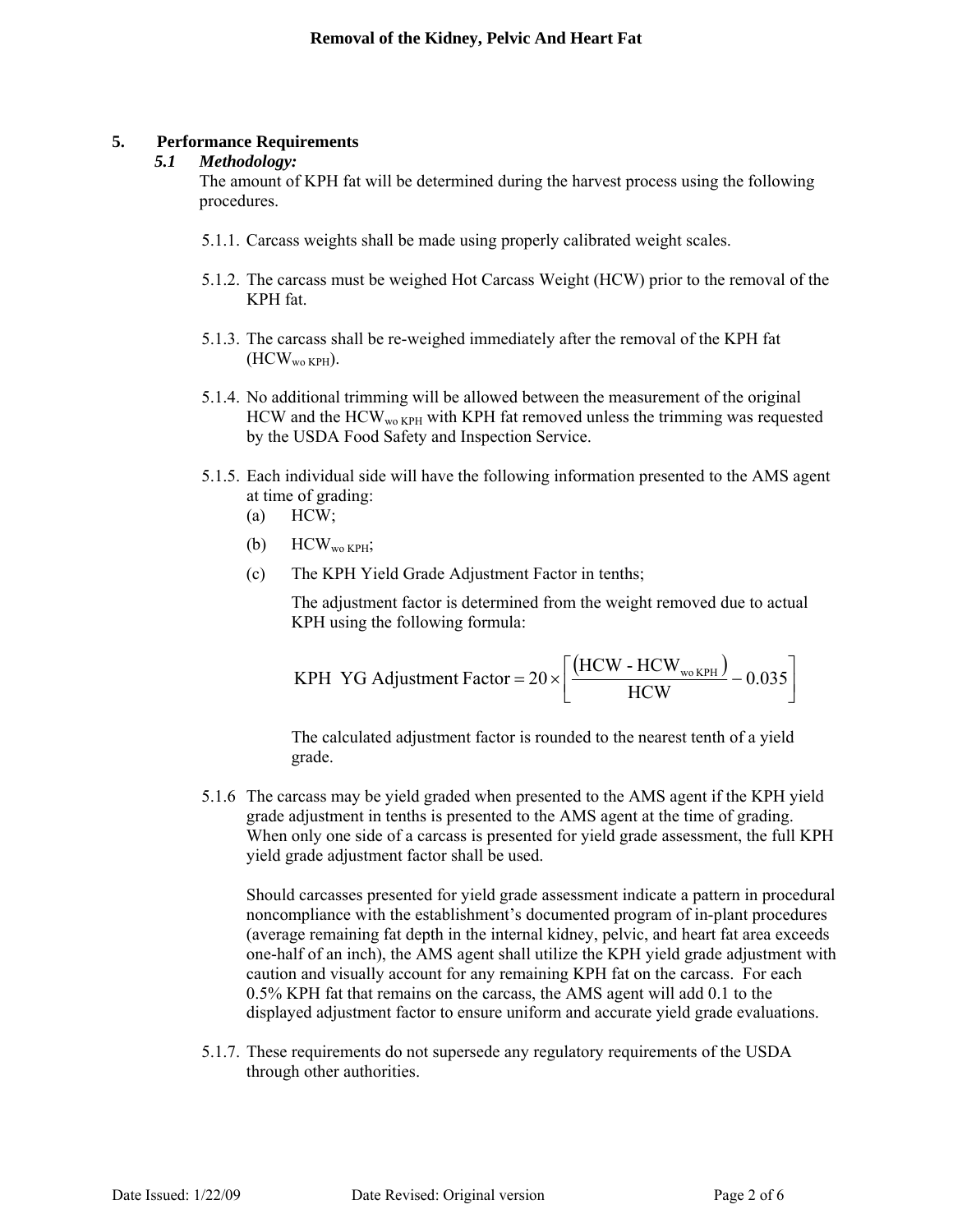# *5.2. Examples:*

Example 1:

An 800 lb carcass having 32 lbs of KPH fat removed (4.0 % KPH) would have a KPH YG adjustment factor of  $+0.1$ . The formula for calculating the KPH YG adjustment factor then becomes:

KPH YG Adjustment Factor = 
$$
20 \times \left[ \frac{(800 - 768)}{800} - 0.035 \right] = +0.1
$$

Example 2:

An 800 lb carcass having 20 lbs of KPH fat removed (2.5 % KPH) would have a KPH YG adjustment factor of -0.2. The formula for calculating the KPH YG adjustment factor then becomes:

KPH YG Adjustment Factor = 
$$
20 \times \left[ \frac{(800 - 780)}{800} - 0.035 \right] = -0.2
$$

Example 3:

The AMS agent determined that not all of the KPH fat was cleanly removed and that a visual estimate indicated that 4 lbs of additional KPH fat remained. The carcass had a HCW of 800 lb carcass and the displayed KPH YG adjustment factor was -0.2. Since 4 lbs of remaining KPH fat equates to 0.5% (4 lb divided by 800 lbs times 100%), the adjustment factor is corrected by 0.1 (for each 0.5% KPH fat that remains, 0.1 will be added to the displayed adjustment factor). The equivalent KPH YG adjustment factor would be:

KPH YG Adjustment Factor  $= -0.2 + 0.1 = -0.1$ 

# *5.3. Establishment Approval Process:*

Procedures for the implementation and verification of these methods that meet the specific performance requirements to measure and display the KPH yield grade adjustment factor will be approved on a plant-by-plant basis. An establishment must submit a documented program of in-plant procedures to the MGC Branch that ensures accurate and precise determinations are made by properly calibrated weight scales. Once assessed and deemed appropriate under this Technical Notice, the KPH yield grade adjustment factors shall be used to assess yield grade in the official USDA grading process of carcasses that have the KPH removed during harvest. A copy of the current approved establishment documentation for measuring and displaying the KPH yield grade adjustment factor will become a reference to the MGC Quality Plan for that establishment.

# **6. Procedural Assessment:**

The MGC Branch will conduct onsite monthly reviews of the KPH removal and weighing processes. The review also includes a validation of the information presented to the AMS agent at time of grading. At the discretion of the MGC management, more frequent reviews may be conducted when deficiencies are detected or as other observations may dictate (see sections entitled *Procedural Assessment for Cause* and *Procedural Assessment Due to Serious Noncompliance* below). A plant representative should be offered the opportunity to observe the review process. Evidence regarding compliance shall be determined by evaluating KPH removal from a sample of carcasses selected randomly from a one-hour production interval of the carcasses to be graded that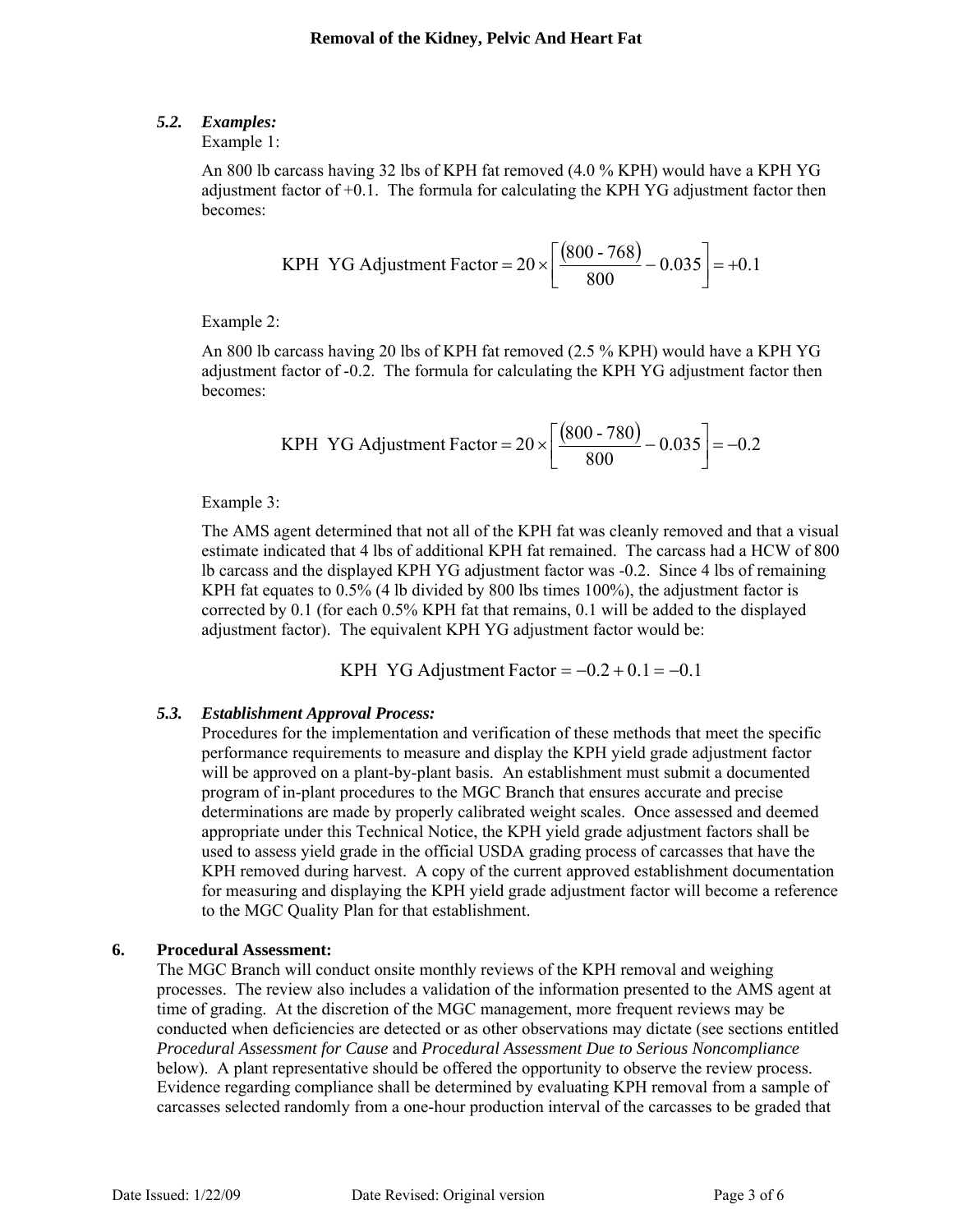day. The process shall be considered acceptable only if no nonconforming carcasses are found upon review of the sample carcasses. Should one or more nonconforming carcasses be found during the review of the sampled carcasses, then the following actions shall occur.

- (a) Plant management shall be notified;
- (b) AMS agents shall utilize the KPH yield grade adjustment with caution and visually account for any remaining KPH fat on the carcass.

The following shall be used in the review process.

#### *6.1. Evidence of compliance*  Fat depth evaluation shall be determined using the fat remaining from the:

- (a) Kidney knob fat;
- (b) Lumbar and pelvic fat in the loin and round; and,
- (c) Heart fat in the chuck and brisket area.

Compliance is indicated when all three of the valuations are less than or equal to  $\frac{1}{2}$  inch.

### *6.2. Carcass Sampling*

Carcass sampling shall be performed at one of three verification levels: normal, tightened, or reduced. The normal stage of assessment shall be used as the initial verification level. Thereafter, the sampling verification level in effect shall continue unchanged except where the switching procedures given in Section 6.3 require change. The sample size is based on the average number of carcasses graded per hour and the current verification level (Table 1).

| Average   | Verification levels |        |         |
|-----------|---------------------|--------|---------|
| Carcasses | Tightened           | Normal | Reduced |
| per Hour  | Sample Size         |        |         |
| $2 - 170$ | 32                  | 12     | 5       |
| 171-288   | 32                  | 12     | 6       |
| 289-544   | 32                  | 16     | 8       |
| 545-960   |                     | 20     |         |

**Table 1. Sample Size Plan for Assessment of Compliance in the Removal of KPH Fat** 

Note: When the production interval size is less than or equal to the sample size, 100 percent of the interval size shall be reviewed.

All carcass samples shall be taken randomly during a 1-hour production interval using a random sampling plan. The time at which sampling occurs shall also be randomized throughout the normal hours of production. Plants operating two or more shifts will be sampled as a single production shift.

### *6.3. Switching Procedures*

# (See figure 1)

- 6.3.1 Normal to tightened. When normal reviews are in effect, a tightened review shall be instituted when two (2) within the last five (5) or fewer reviews indicate unacceptable performance.
- 6.3.1. Tightened to normal. When tightened reviews are in effect, normal reviews shall be instituted when the following conditions are both satisfied: the cause of a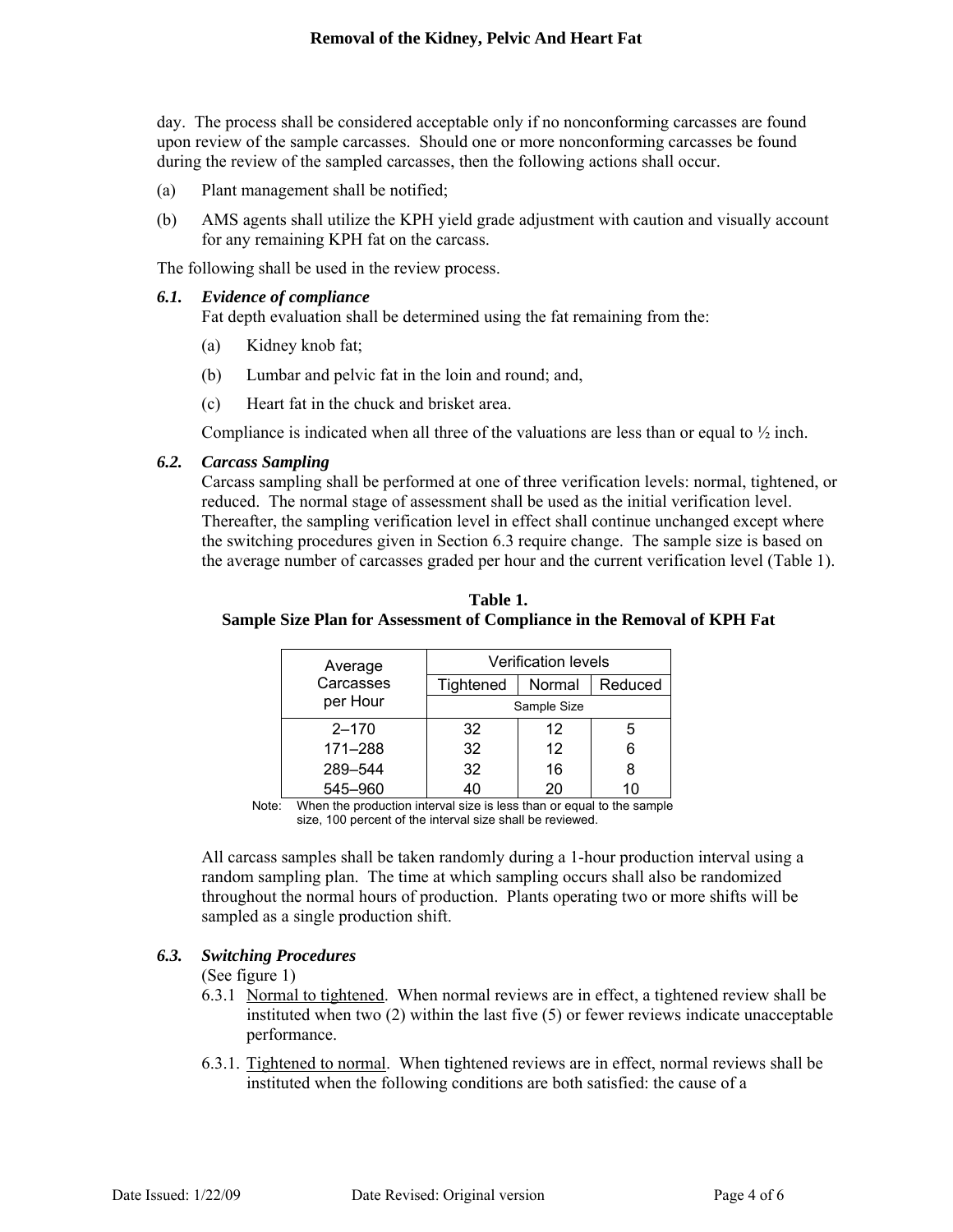noncompliance is addressed by the plant and approved by MGC, *and*, five (5) consecutive reviews indicate acceptable procedural compliance.

- 6.3.3. Normal to reduced. When normal reviews are in effect, reduced reviews shall be instituted when ten (10) consecutive reviews indicate acceptable procedural compliance.
- 6.3.4. Reduced to normal. When reduced reviews are in effect, normal reviews shall be instituted when one (1) review indicates an unacceptable performance.

When two (2) within the last ten (10) or fewer consecutive reviews indicate an unacceptable performance under a tightened verification level, MGC Management shall schedule an additional AMS agent to ensure that the cause of noncompliance is corrected and that the carcasses impacted by the noncompliant action be graded as accurately as possible.



**Figure 1.** Process Flow Chart for Switching Rules in Reviewing Beef Carcasses for Removal of KPH Fat.

The LS Program reserves the right to discontinue the establishment's approval if reviews remain tightened for a period of time. When the KPH removal procedures are restarted after discontinuation, it shall be instituted at the same verification level when the procedures were ceased.

In those circumstances when instrument use is interrupted because of mechanical or electrical reasons, resumption of use shall resume using the verification level at the time of the interruption.

### *6.4. Procedural Assessment for Cause*

MGC management shall have the responsibility to substantiate the cause for concern for a procedural assessment for cause. There should be sufficient prior evidence of